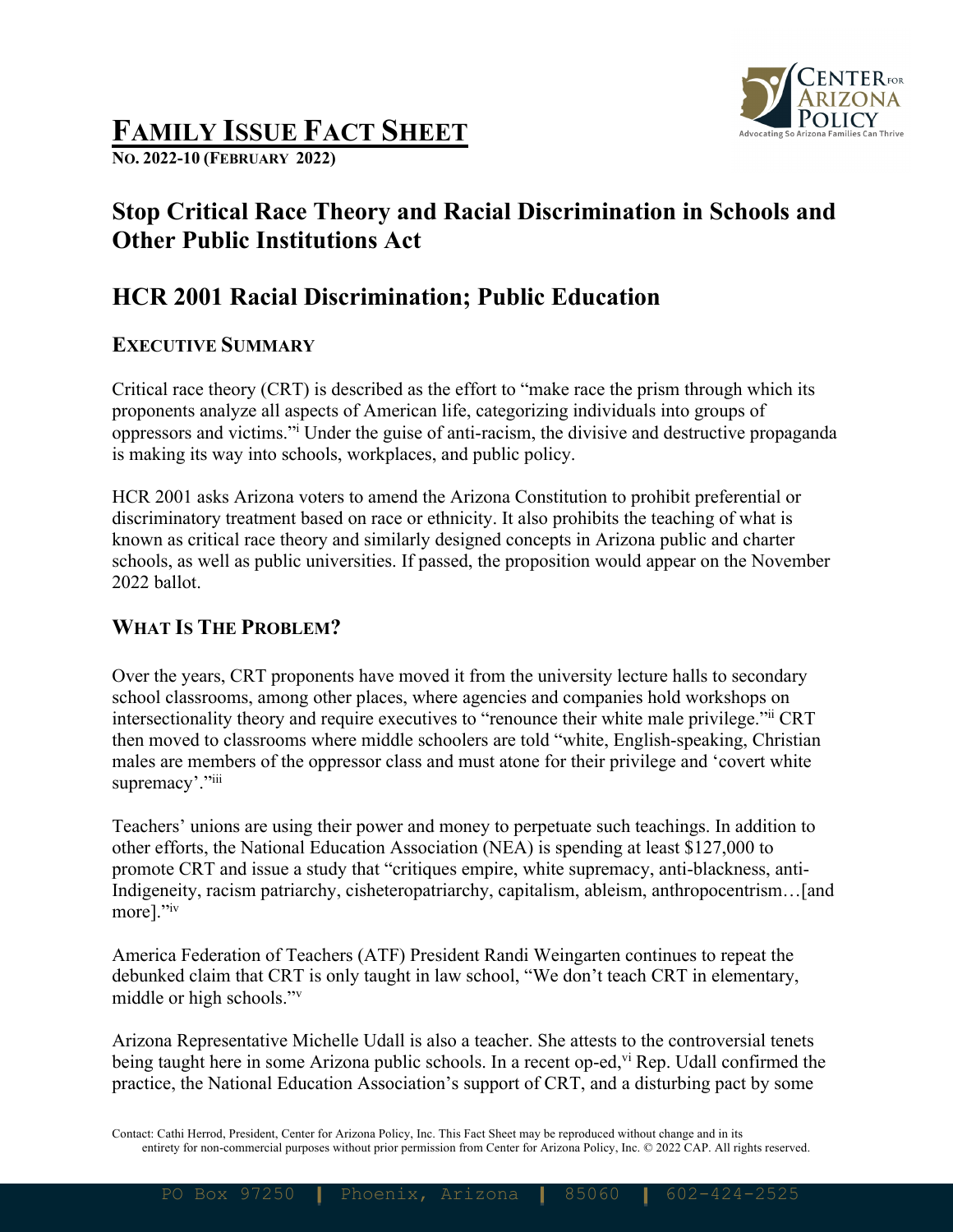

defiant public school teachers, "Some Arizona teachers have signed a petition promising to continue teaching critical race theory even if it is banned."<sup>vii viii</sup>

### **WHAT DOES THE BILL DO?**

If approved by voters, HCR 2001 would amend the Arizona Constitution to:

- Prohibit the state from discriminating against anyone on the basis of race or ethnicity when choosing employees, students or contractors
- Ensure public educational institutions do not implement disciplinary action or policy that treats a student or group of students differently based on race or ethnicity
- Ensure public educational institutions do not base access to facilities, services, or grounds on the condition of race or ethnicity
- Assert that any requirement based on racial discrimination violates the Fourteenth Amendment of the U.S. Constitution
- Direct the state Legislature to establish a penalty for will full violation
- Prohibit any employment requirement of a religious or political test, or endorsement, or affirmation of an idea contrary to the Arizona Constitution or the Civil Rights Act of 1964
- Prohibit compelled training or orientation for students or employees
- Prohibit employees from using their position to endorse or promote the outlined tenets
- Ensure teachers can discuss historical ideologies, movements or instances of racial hatred or discrimination

#### **TALKING POINTS**

- **1. There is no place in public school for divisive and racially charged propaganda.**
- **2. Ideologues have infiltrated our public schools, pitting students against each other, and shaming some students based on the color of their skin. This was wrong in the '60s and it's wrong now.**
- **3. Public schools can teach the regretful history of American racism without perpetuating racism and divisive tenets based in Marxism.**
- **4. Public schools can still teach about other cultures without giving a preference for one culture over the other.**

#### **CONCLUSION**

Public schools can teach the regretful history of American racism without perpetuating racism and divisive tenets based in Marxism. HCR 2001 would ask voters to prohibit discrimination based on race or ethnicity in teaching and facilitating public education.

Contact: Cathi Herrod, President, Center for Arizona Policy, Inc. This Fact Sheet may be reproduced without change and in its entirety for non-commercial purposes without prior permission from Center for Arizona Policy, Inc. © 2022 CAP. All rights reserved.